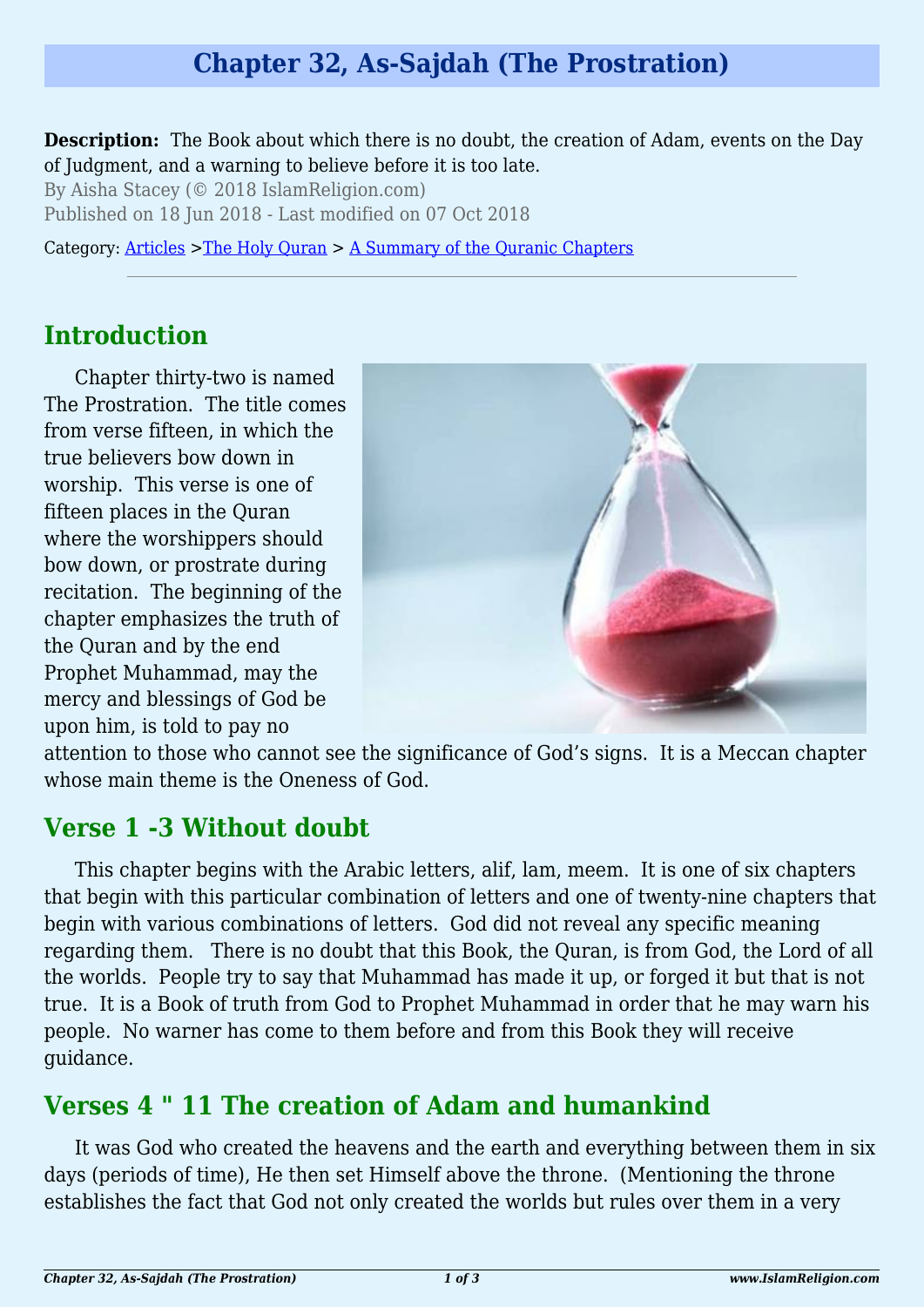real way.) There is no protection or intercession except what comes from God Himself, so why will you not listen and take heed. God arranges every matter in the heavens and on earth and then they will ascend to Him in one day, but in the reckoning of the human being this is a period of one thousand years. (This could be understood to mean that events in a thousand years of our history are accomplished by God in one day.)

God knows everything that is hidden and everything that is openly revealed. He is Almighty and He is Merciful, the One who perfected everything. He created the beginning of humankind with the creation of Adam from clay. He then made his descendants from an extract of fluid (semen). He then fashioned him in perfect proportions and breathed life into him, giving him hearing, and sight, and a mind. Even so humankind is seldom grateful. And they say, when we are dead and buried will we really be recreated? They disbelieve in the meeting with their Lord. Say, the angel of death, who has been assigned to you will carry you back to your Lord.

### **Verses 12 " 22 On the Day of Judgment**

If only you could see how the criminals hang their heads in shame asking their Lord to return them to the world. We are now convinced and will try to do better, they say. If it had been God's will He could have given guidance to every soul. But God's word will be fulfilled and Hell will be filled with jinn and humankind. You ignored the meeting planned for Judgment Day and now you will be ignored by God. You will taste the punishment for all of eternity.

The people who believe in God's revelations prostrate themselves whenever they are reminded of them. They bow down in worship and praise God. They are not arrogant, and they forsake their beds in order to pray to their Lord with fear and hope. They are charitable with what God has given them. Nobody knows what joy they will receive as a reward for what they have done. Is a believer like a transgressor? Of course not! Those who believe and do good deeds will be rewarded with gardens of Paradise. However, those who defy God will have their eternal home in the Fire. Every time they try to leave they will be returned and told to taste the punishment. They will surely taste the calamities and disasters of this world in the hope that they will return to the Right Path. The one who rejects the messages from God recited to him will surely face retribution.

# **Verses 23 " 30 Similarities between Revelations**

(Prophet Muhammad) Do not have any doubt in the Book you are receiving (Quran). It meets the same criteria as the Book we gave to Prophet Moses as a guide for the Children of Israel. When they were patient and believed in Our signs We raised leaders from among them who guided according to their Book. And on the Day of Judgment God will decide the matters over which they differed.

They do not understand how many previous generations were destroyed by God. They walk and dwell in the same places but still do not see the signs, nor do they hear. They do not think about how God sends down rain onto the barren land. Without it they would have no crops or vegetation, for their livestock or for themselves. They do not listen and